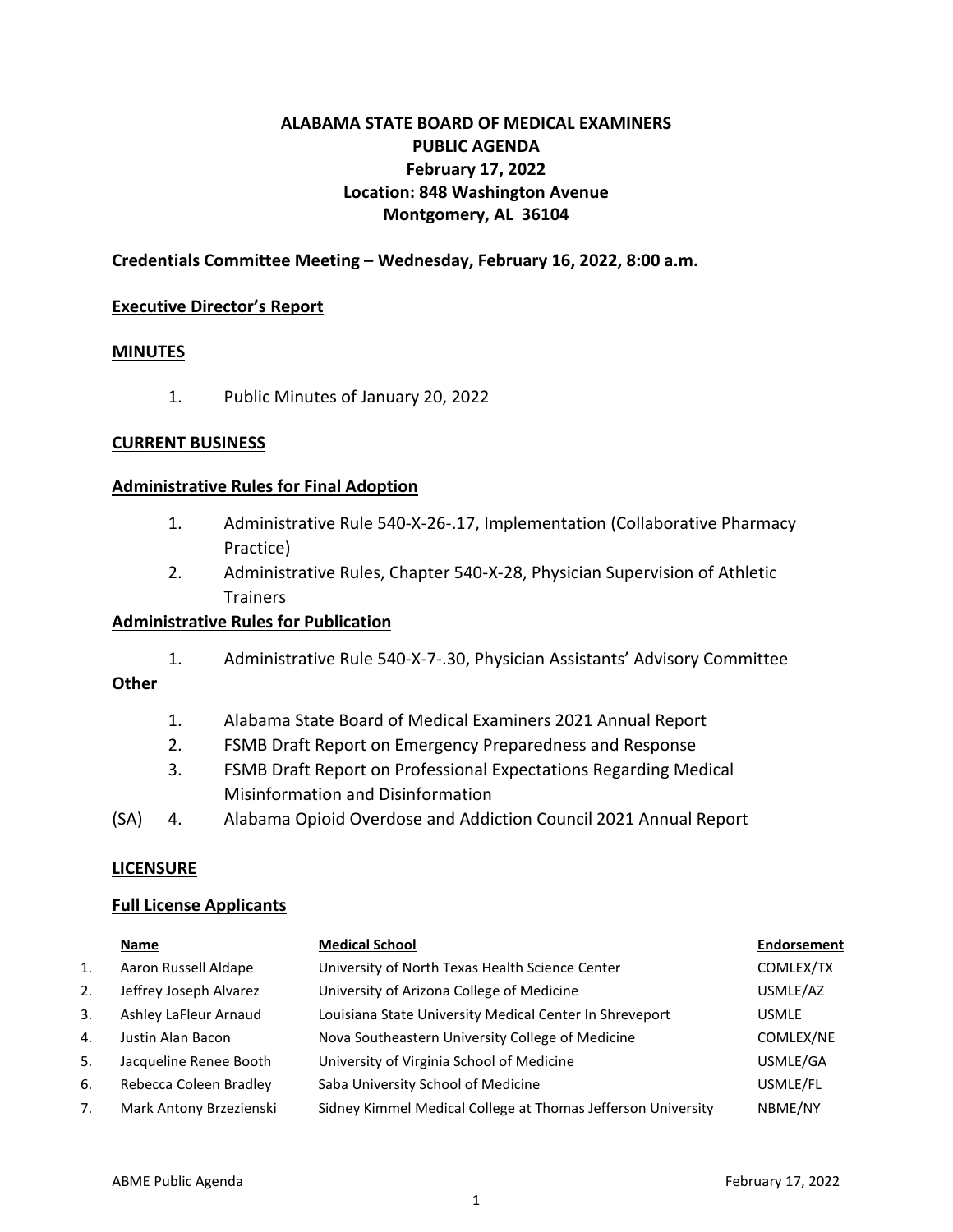|     | Name                             | <b>Medical School</b>                                             | <b>Endorsement</b> |
|-----|----------------------------------|-------------------------------------------------------------------|--------------------|
| 8.  | Paris G Christodoulides          | Loma Linda University School Of Medicine                          | <b>USMLE</b>       |
| 9.  | Jeffery Blake Copeland           | University of Tennessee Health Science Center College of Medicine | USMLE/AR           |
| 10. | Meagan Sloan Cramer              | University of Alabama School of Medicine Birmingham               | USMLE/DE           |
| 11. | <b>Randall Thomas Curnow</b>     | University of Virginia School of Medicine                         | USMLE/GA           |
| 12. | Keegan Autachi Duchicela         | University of California, San Francisco School of Medicine        | USMLE/CA           |
| 13. | Gena Dunivan                     | University of New Mexico School of Medicine                       | USMLE/CA           |
| 14. | Andrea Pittman Dunn              | University of Alabama School of Medicine Birmingham               | <b>USMLE</b>       |
| 15. | Garrett Dunn                     | University of Alabama School of Medicine Birmingham               | USMLE/TX           |
| 16. | Andre Fallavollita               | American University of the Caribbean                              | <b>USMLE</b>       |
| 17. | Wesley M Field                   | University of Louisville School of Medicine                       | USMLE/GA           |
| 18. | James Kevin Glisson              | University of Mississippi School of Medicine                      | USMLE/MS           |
| 19. | Michael John Grasic              | University of Zagreb                                              | USMLE/VT           |
| 20. | Julie Anne Grimes Mumfrey        | Texas A&M University Health Science Center College of Medicine    | USMLE/TX           |
| 21. | Anthony Horton                   | Edward Via College of Osteopathic Medicine, Carolinas Campus      | COMLEX/MS          |
| 22. | <b>Robert Miles Hulick</b>       | <b>Ross University</b>                                            | USMLE/MS           |
| 23. | Carrie Rebecca Hyde              | University of Arkansas College of Medicine                        | USMLE/AR           |
| 24. | Francisco Jose Irizarry Rivera   | Ponce School of Medicine                                          | <b>USMLE</b>       |
| 25. | Christopher Glenn Johnson        | Meharry Medical College School of Medicine                        | <b>USMLE</b>       |
| 26. | Nabin Raj Karki                  | B.P. Koirala Institute of Health Sciences                         | <b>USMLE</b>       |
| 27. | Kelsey Real Kennedy              | University of Alabama School of Medicine Birmingham               | USMLE/GA           |
| 28. | Daniel Younghoe Kim              | Morehouse School of Medicine                                      | <b>USMLE</b>       |
| 29. | Samantha Marie Koenig            | Southern Illinois University School Of Medicine                   | USMLE/PA           |
| 30. | Nicholas Adam Lancia             | Northeastern Ohio Universities College of Medicine                | USMLE/NE           |
| 31. | Binh-Minh Nguyen Le              | University of Texas - Houston Medical School                      | USMLE/TX           |
| 32. | Casey Moore Lowrey               | University of Alabama School of Medicine Birmingham               | USMLE/FL           |
| 33. | Paige Ann Lundy                  | University of Nebraska Medical Center                             | USMLE/MO           |
| 34. | <b>Timothy Allan MacFall</b>     | Medical University of South Carolina College of Medicine          | USMLE/SC           |
| 35. | Matthew Monte May                | University of Alabama School of Medicine Birmingham               | USMLE/MN           |
| 36. | <b>Tyler Robert McCarroll</b>    | Indiana Medical College School of Medicine of Perdue University   | <b>USMLE</b>       |
| 37. | <b>Charles Earling Munderloh</b> | University of South Alabama College of Medicine                   | USMLE/TN           |
| 38. | Linda Nabha                      | Georgetown University School of Medicine                          | USMLE/DC           |
| 39. | Carl Mandel Nechtman             | University of South Alabama College of Medicine                   | <b>USMLE</b>       |
| 40. | Dillon Kage Noland               | Kirksville College of Osteopathic Medicine                        | COMLEX             |
| 41. | Robert Oliver Oberman            | Alabama College of Osteopathic Medicine                           | <b>COMLEX</b>      |
| 42. | Ned John Panara                  | State U of New York at Buffalo Sch of Med & Biomedical Science    | NBME/NY            |
| 43. | Paul Michael Papajohn            | Philadelphia College of Osteopathic Medicine                      | COMLEX/NJ          |
| 44. | Meagan Joy Pate                  | University of South Alabama College of Medicine                   | USMLE/MD           |
| 45. | <b>Matthew Marshall Pearson</b>  | Johns Hopkins University School of Medicine                       | USMLE/TN           |
| 46. | Isaac Ezra Perry                 | Edward Via College of Osteopathic Medicine, Carolinas Campus      | COMLEX/GA          |
| 47. | Jennifer Carlita Peters          | St Georges University of London                                   | USMLE/VA           |
| 48. | Eric Alexander Poulos            | University of Louisville School of Medicine                       | USMLE/VA           |
| 49. | Gavin Tanner Reed                | University of South Alabama College of Medicine                   | USMLE/TX           |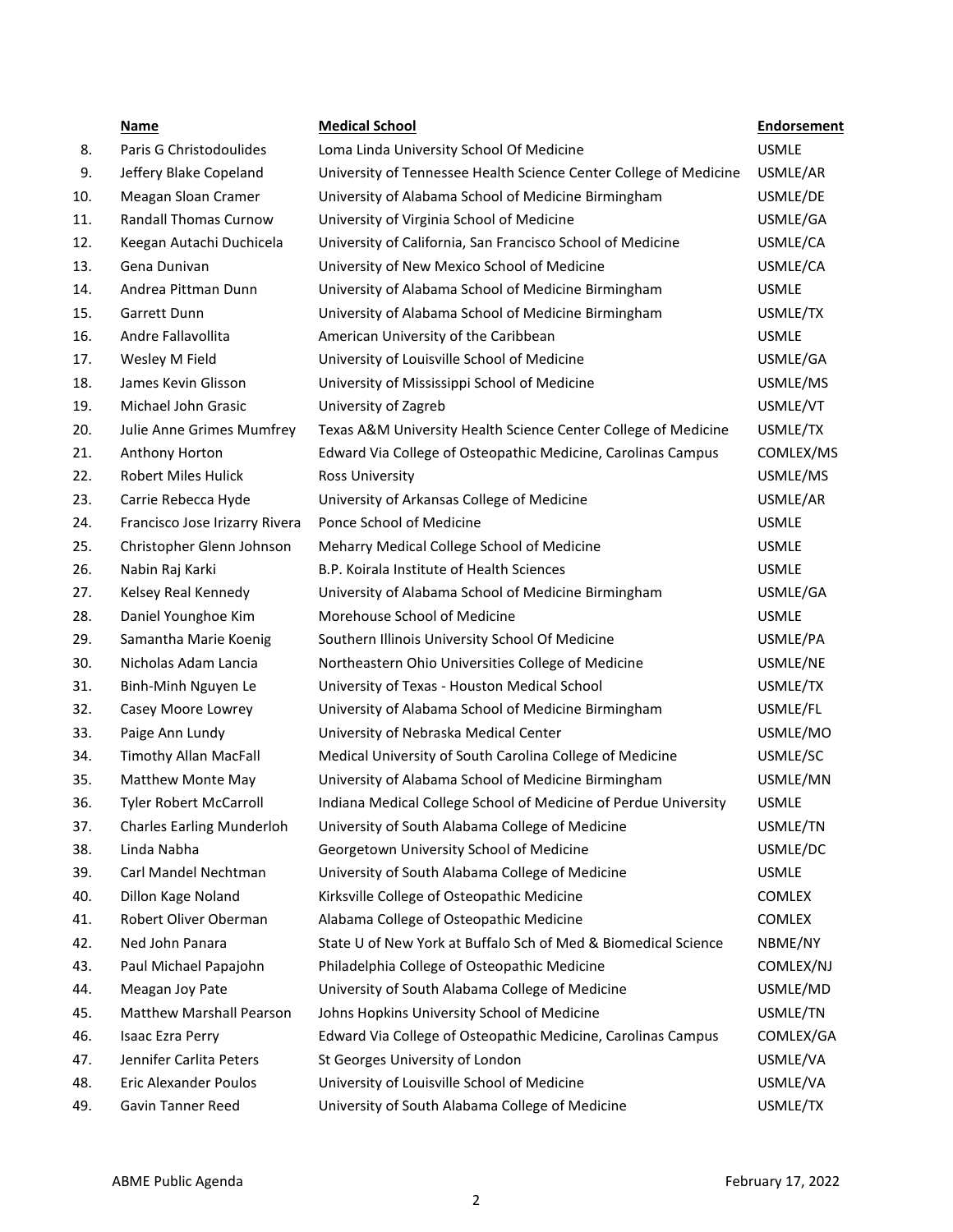|     | Name                          | <b>Medical School</b>                                             | <b>Endorsement</b> |
|-----|-------------------------------|-------------------------------------------------------------------|--------------------|
| 50. | George Joseph Richard         | University of South Florida College of Medicine                   | <b>USMLE</b>       |
| 51. | Elsa Cassandra Santillana     | Nova Southeastern University College of Medicine                  | COMLEX/FL          |
| 52. | Sean Amery Scott Smith        | Universidad Autonoma De Tamaulipas, Tampico                       | USMLE/NC           |
| 53. | Ian Phillip Snider            | Midwestern University, Arizona Campus                             | COMLEX/AZ          |
| 54. | Ziyan Song                    | Florida State University College of Medicine                      | USMLE/MO           |
| 55. | Amanda Nicole Sparks          | University of Kentucky College of Medicine                        | USMLE/FL           |
| 56. | Rachael Tricia Springer       | Rutgers New Jersey Medical School                                 | USMLE/FL           |
| 57. | David Lloyd Steadman          | University of South Alabama College of Medicine                   | <b>USMLE</b>       |
| 58. | Magdalen Stepek               | Des Moines University of Osteopathic Medical Center               | COMLEX/WI          |
| 59. | <b>Heather G Strittmatter</b> | Louisiana State University School of Medicine New Orleans         | USMLE/TX           |
| 60. | Sarita Golikeri Subramaniam   | St Georges University of London                                   | USMLE/MI           |
| 61. | Codie J Vassar                | Medical College of Wisconsin                                      | USMLE/WI           |
| 62. | Daniel S Vitantonio           | Georgetown University School of Medicine                          | USMLE/CA           |
| 63. | Neil W Wagle                  | <b>Harvard Medical School</b>                                     | <b>USMLE</b>       |
| 64. | Jason Waldman                 | Florida State University College of Medicine                      | <b>USMLE</b>       |
| 65. | Tyler Andrew Ward             | University of Tennessee Health Science Center College of Medicine | USMLE/TN           |
| 66. | Jill Marie Weber              | Lake Erie College of Osteopathic Medicine                         | COMLEX/PA          |
| 67. | Kavita Kakkad Wei             | Ryazan State Ivan Petrovich Pavlov Medical Univ Medical Faculty   | USMLE/WV           |
| 68. | John Sharkey White            | University of Tennessee Health Science Center College of Medicine | USMLE/TN           |
| 69. | Alex Jay Wright               | University of Utah School of Medicine                             | <b>USMLE</b>       |
| 70. | John Edmond Wright            | University of Mississippi School of Medicine                      | USMLE/NE           |
| 71. | Robert Steven Young           | Virginia Commonwealth University School of Medicine               | USMLE/TN           |
| 72. | Stefanie Brecker Zalasin      | Icahn School of Medicine at Mount Sinai                           | NBME/NY            |
| 73. | Chen Zhao                     | Lincoln Memorial Univ Debusk College of Osteopathic Medicine      | COMLEX/NE          |
| 74. | Chenhang Zou                  | University of Alabama School of Medicine Birmingham               | <b>USMLE</b>       |

# **Limited License Applicants**

|     | Name               | <b>Medical School</b>                  | <b>Endorsement</b> | <b>Limited Practice Location</b> | License |
|-----|--------------------|----------------------------------------|--------------------|----------------------------------|---------|
| 1.  | Megha Aggarwal     | Lady Hardinge Med C, Delhi Uni         | LL/AL              | NAMC/Dept of Int Med Res Pro     | R       |
| 2.  | Soo Ryun Ahn       | Ross University                        | LL/AL              | S Baldwin Reg Med FM Res Pro     | R       |
| 3.  | Sankalp Arora      | Seth GS Medical College                | LL/AL              | UAB Birmingham IM Res Prog       | R       |
| 4.  | Muhammad Bajwa     | <b>CMH Lahore Medical College</b>      | LL/AL              | UAB Huntsville IM Res Prog       | R       |
| 5.  | Princeton L Carter | U of NC at Chapel Hill Sch of Med      | LL/AL              | UAB Huntsville IM Res Prog       | R       |
| 6.  | Joel N Edwall      | <b>Ross University</b>                 | LL/AL              | UAB Huntsville FM Res Prog       | R       |
| 7.  | Richi Kashyap      | King Georges Medical University        | LL/AL              | North Alabama IM Res Prog        | R       |
| 8.  | Jennifer F Lamar   | University of Alabama at Birmingham    | LL/AL              | UAB Huntsville IM Res Prog       | R       |
| 9.  | Steven Lamens Mari | Pacific NW U Health Sci C of Osteo Med | LL/AL              | UAB Dept of Pathology Res Prog   | R       |
| 10. | Sara Malik         | Nishtar Med, Bahuddin Zakaria Univ     | LL/AL              | North Alabama IM Res. Prog       | R       |
| 11. | David J Martinez   | Xavier University School of Medicine   | LL-AL              | UAB Huntsville FM Res Prog       | R       |
| 12. | Alan David Reagan  | American University of Antigua         | LL/AL              | South Baldwin Reg FM Res Prog    | R       |
| 13. | Veronica Rodriguez | Saint Georges University               | LL/AL              | South Baldwin Reg FM Res Prog    | R       |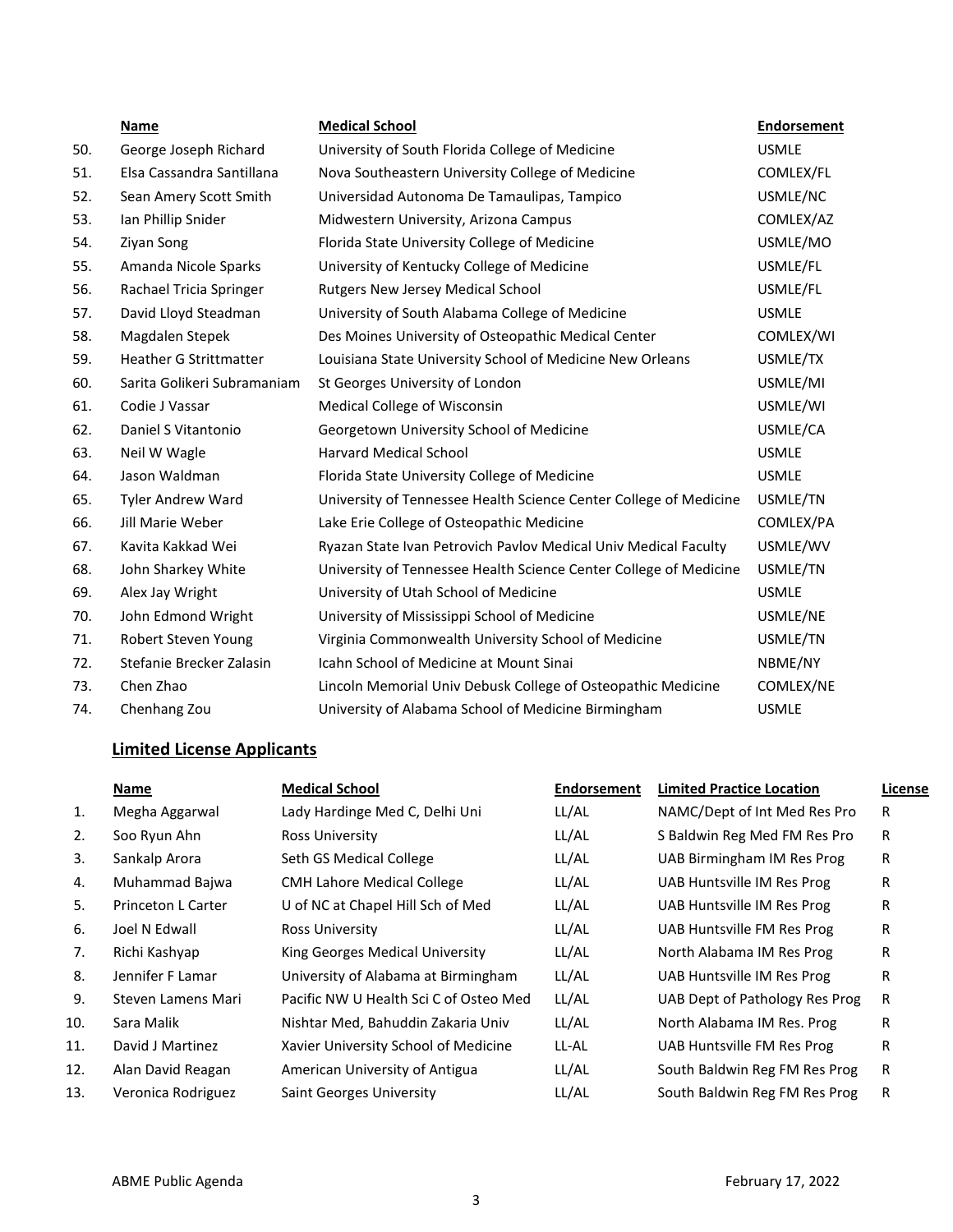|     | Name                 | <b>Medical School</b>                | Endorsement | <b>Limited Practice Location</b> | License |
|-----|----------------------|--------------------------------------|-------------|----------------------------------|---------|
| 14. | Vikram Sandhu        | Government Medical College Amritsar  | LL/AL       | NAMC IM Res Program              | R       |
| 15. | Suman Sapkota        | Kathmandu Medical College            | LL/AL       | <b>NAMC IM Res Program</b>       | R       |
| 16. | Harsh Sharma         | Zhengzhou University Medical School  | LL/AL       | <b>NAMC IM Res Program</b>       | R       |
| 17. | Harsimranpreet Singh | Dayanand Med & Hospital, Punjab Univ | LL/AL       | <b>NAMC IM Res Program</b>       | R       |
| 18. | Harminder K Vohra    | Yerevan State Medical University     | LL/AL       | <b>NAMC IM Res Program</b>       | R       |
| 19. | Abhinav Vyas         | Ravinda N Tagore Med, U of Rajasthan | LL/AL       | <b>NAMC IM Res Program</b>       | R       |
| 20. | Jesse Zheng          | <b>Augusta University</b>            | LL/AL       | UAB Huntsville IM Res Prog       | R       |
| 21. | Nida Zubair          | Dow Medical College, Univ of Karachi | LL/AL       | <b>NAMC IM Res Program</b>       | R       |

## **Special Purpose Applicant**

| <b>Name</b>       | <b>Type of Practice</b>    | Location     |
|-------------------|----------------------------|--------------|
| Tiffany Grace Yuh | Infectious Disease Connect | Pennsylvania |

## **Certificates of Qualification for Ratification**

|    | Name                      | <b>Medical School</b>                                     | Endorsement   |
|----|---------------------------|-----------------------------------------------------------|---------------|
| 1. | Laura S. Ball             | West Virginia School of Osteopathic Medicine              | COMLEX/GA     |
| 2. | Joseph M. Cortopassi, Jr. | University of South Alabama College of Medicine           | <b>USMLE</b>  |
| 3. | Eliane F. Eakin           | Universidade De Sao Paulo                                 | USMLE/NC      |
| 4. | Michael E. Gonsalves      | St. Matthew's University                                  | USMLE/GA      |
| 5. | Yelena V. Kiseleva        | Pacific Northwest Univ of Health Sci College of Osteo Med | <b>COMLEX</b> |
| 6. | Catherine I. Peters       | Oklahoma State Univ College of Osteopathic Med Tulsa      | <b>COMLEX</b> |
| 7. | Adam M. Steele            | Indiana University School of Medicine Indianapolis        | USMLE/IN      |
| 8. | David E. Wilmot           | Indiana University School of Medicine Indianapolis        | NBME/IN       |

### **PHYSICIAN ASSISTANTS**

## **A.A. License Applicant**

| Name                             | School                       | <b>NCCAA</b> |
|----------------------------------|------------------------------|--------------|
| Moriah Dinese McCue Herazo, A.A. | Nova Southeastern University | 27108566     |
| <b>P.A. License Applicants</b>   |                              |              |
| . .                              | - '                          |              |

|     | Name                           | <b>School</b>          | <b>NCCPA</b> |
|-----|--------------------------------|------------------------|--------------|
| 1.  | Benjamin Kyle Abney, P.A.      | <b>UAB</b>             | 1184738      |
| 2.  | Natalie D. Austin, P.A.        | University of Nebraska | 1038780      |
| 3.  | Molly Catherine Burchell, P.A. | Samford University     | 1190405      |
| 4.  | Tracia Norma Cato, P.A.        | Wagner College         | 1104956      |
| 5.  | Connor Wilman Crain, P.A.      | Mississippi College    | 1191731      |
| 6.  | Rebecca Leigh Curtis, P.A.     | <b>UAB</b>             | 1184759      |
| 7.  | Angela Farthing, P.A.          | <b>UAB</b>             | 1184779      |
| 8.  | Brooke Haley Golden, P.A.      | Samford University     | 1190422      |
| 9.  | Stephen Payton Gray, P.A.      | <b>UAB</b>             | 1184782      |
| 10. | Lindsay Elizabeth Grosz, P.A.  | <b>UAB</b>             | 1184785      |
|     |                                |                        |              |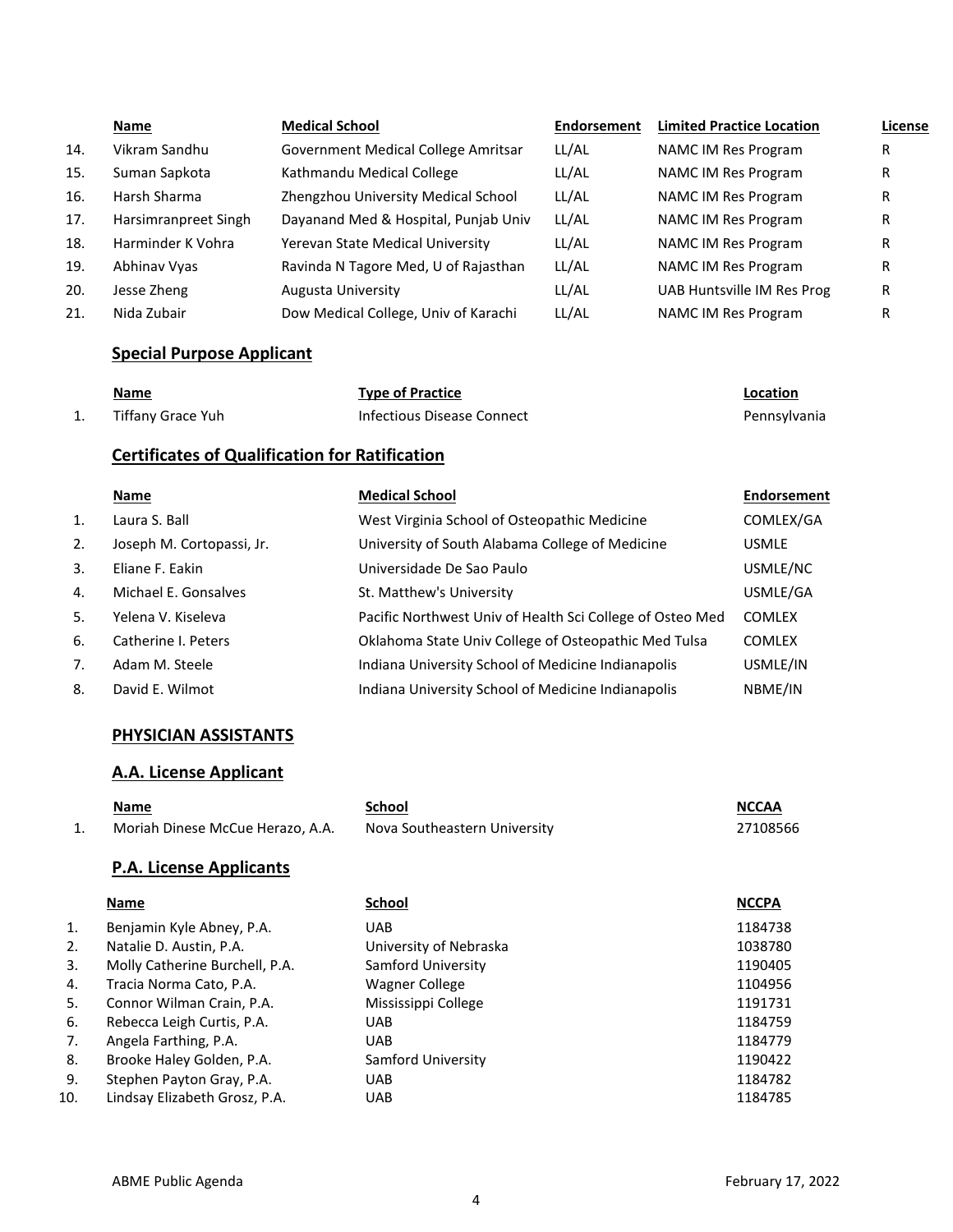|     | Name                              | <b>School</b>               | <b>NCCPA</b> |
|-----|-----------------------------------|-----------------------------|--------------|
| 11. | Richard Micah Hall, P.A.          | Samford University          | 1190424      |
| 12. | Caleb Frazier Hanson, P.A.        | Samford University          | 1190425      |
| 13. | Joshua Ray Harkey, P.A.           | Lincoln Memorial University | 1166765      |
| 14. | Ashton Taylor Hollingsworth, P.A. | <b>UAB</b>                  | 1184793      |
| 15. | Bradley Louis Howe, P.A.          | <b>UAB</b>                  | 1184796      |
| 16. | Matthew Ryan Howington, P.A.      | Samford University          | 1190430      |
| 17. | Carrie Huebner, P.A.              | <b>Emory University</b>     | 1171068      |
| 18. | Kathryn Marshall Kennedy, P.A.    | <b>UAB</b>                  | 1184807      |
| 19. | Paige Kruse, P.A.                 | <b>UAB</b>                  | 1184831      |
| 20. | William Albert Lawrence, P.A.     | Samford University          | 1190437      |
| 21. | Brianna Diane McKay, P.A.         | <b>Creighton University</b> | 1192623      |
| 22. | Emily Katherine Mince, P.A.       | <b>UAB</b>                  | 1184854      |
| 23. | Kayela Leigh Norris, P.A.         | South College- Nashville    | 1191696      |
| 24. | Amanda Lynn Preteroti, P.A.       | <b>Methodist University</b> | 1145579      |
| 25. | Leah Benoit Randall, P.A.         | <b>UAB</b>                  | 1184875      |
| 26. | Autumn Brooke Rhoda, P.A.         | Samford University          | 1190447      |
| 27. | Caitlin Pennington Rosemore, P.A. | <b>UAB</b>                  | 1184888      |
| 28. | Juliana Gial Ross, P.A.           | Samford                     | 1190451      |
| 29. | Anacecilia Rush, P.A.             | Samford University          | 1190452      |
| 30. | Hannah Elise Smith, P.A.          | Samford University          | 1190456      |
| 31. | Lauren Elizabeth Smith, P.A.      | <b>UAB</b>                  | 1184898      |
| 32. | Valerie M. Smith, P.A.            | <b>UAB</b>                  | 1184899      |
| 33. | Dillon Volpi, P.A.                | Lipscomb University         | 1193020      |
| 34. | Kyle James Voss, P.A.             | <b>UAB</b>                  | 1184915      |
| 35. | Hannah Elisabeth Walden, P.A.     | Samford University          | 1190464      |
| 36. | James Parker Watts, P.A.          | Samford University          | 1190465      |
| 37. | Allison Nicole Wineski, P.A.      | <b>UAB</b>                  | 1184921      |

### **Temporary P.A. License to Full License**

|    | Name                          | School             | <b>NCCPA</b> |
|----|-------------------------------|--------------------|--------------|
| 1. | Ra'Shun Le'Niece Conner, P.A. | Samford University | 1190411      |
| 2. | Anisha Devar, P.A.            | Samford University | 1190417      |
| 3. | Erica Tyler Hutchens, P.A.    | Samford University | 1190431      |
| 4. | Layla Gail Sharp, P.A.        | Samford University | 1190454      |
| 5. | Asma Virjee, P.A.             | UAB                | 1184914      |

# **P.A. / A.A. Registration and Requests Within Protocol**

| PA / Physician |                                      | <b>Registration / Requests</b>          |  |
|----------------|--------------------------------------|-----------------------------------------|--|
| $\mathbf{1}$ . | Nelson Douglas Agee, P.A.            | Registration                            |  |
|                | Kelly Nicole Godby, M.D.             | <b>Antineoplastic Agents</b>            |  |
|                | Hematology/Oncology                  | Methotrexate                            |  |
| 2.             | Mona Barlow, P.A.                    | Registration                            |  |
|                | Eric Johnson, M.D.                   | Methotrexate                            |  |
|                | <b>Family Medicine</b>               |                                         |  |
| 3.             | Andrew Parker Bartran, P.A.          | Approval of Supervised Practice         |  |
|                | Orlando Turner, M.D.                 | Central Venous Line Insertion up to 13F |  |
|                | Internal Medicine/Infectious Disease |                                         |  |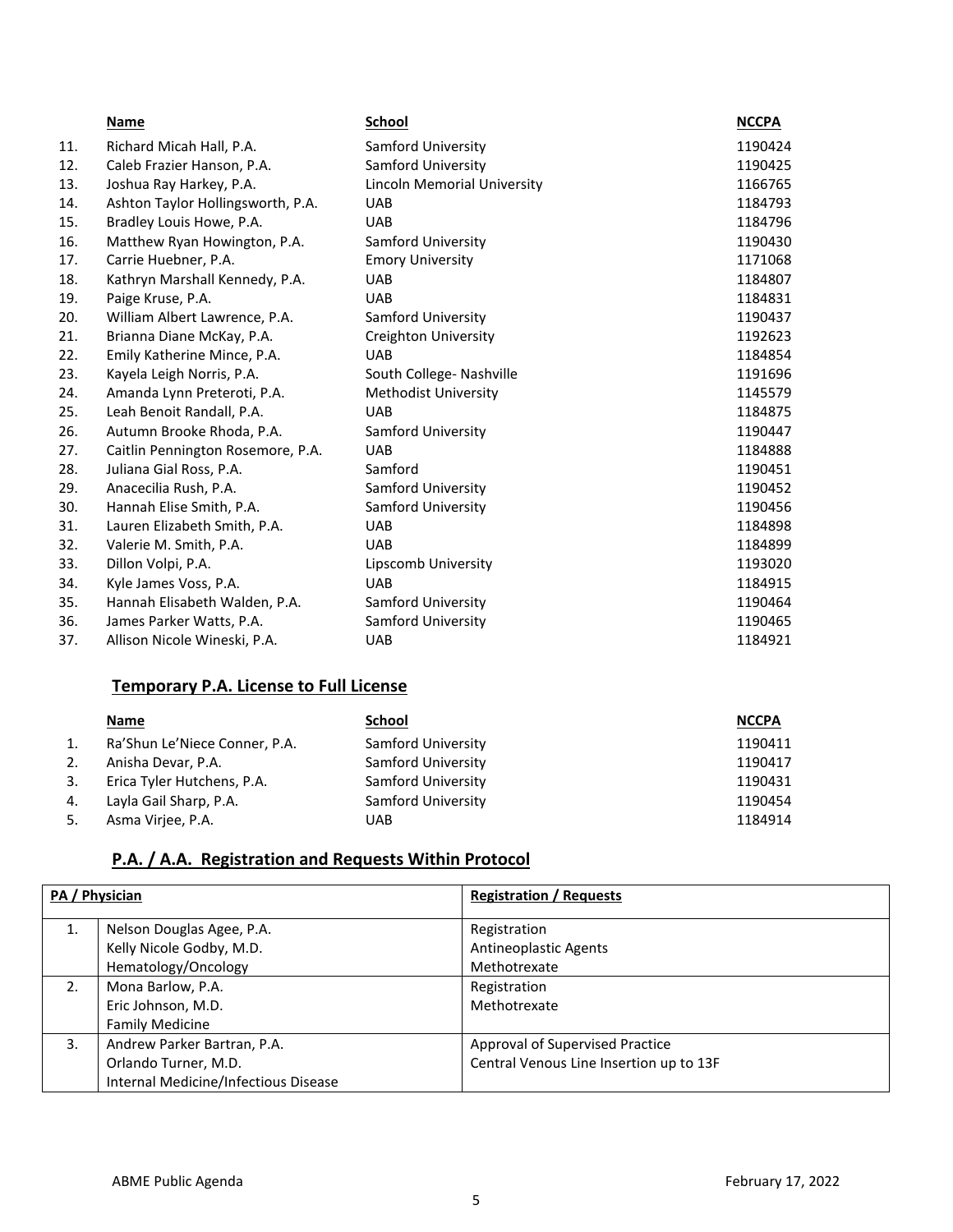| PA / Physician |                                                                                             | <b>Registration / Requests</b>                                                                                                                                                                                                                                   |  |
|----------------|---------------------------------------------------------------------------------------------|------------------------------------------------------------------------------------------------------------------------------------------------------------------------------------------------------------------------------------------------------------------|--|
| 4.             | Travis Buchanan, P.A.<br>Robert Lolley, M.D.<br>Orthopedic Surgery                          | <b>Additional Sites:</b><br>Brookwood Baptist Health Precision Sports Medicine and<br>Orthopedics<br>803 N Street E<br>Talladega, AL 35610<br>Citizens Baptist Medical Center<br>604 Stone Avenue<br>Talladega, AL 35610                                         |  |
| 5.             | Cassandra Bush, P.A.<br>LeQuetta Pettway, M.D.<br>Internal/ Emergency Medicine/ Urgent Care | Registration                                                                                                                                                                                                                                                     |  |
| 6.             | Emily Elizabeth Carter, A.A.<br>Jeffrey Crazier, M.D.<br>Anesthesiology                     | Registration                                                                                                                                                                                                                                                     |  |
| 7.             | Jennifer Cordovi, P.A.<br>Richard Cunningham, D.O.<br><b>Family Medicine</b>                | Approval of Supervised Practice<br><b>Orthopedic Specialty Protocol:</b><br>Acromioclavicular Joint<br><b>Subacromial Bursa</b><br><b>Olecranon Bursa</b><br>Greater Trochanteric Bursa<br>Knee Joint<br>Pes anserine bursa<br>Request to perform at remote site |  |
| 8.             | Jerome Russel Crane, P.A.<br>Jayson Eversgerd, D.O.<br><b>Emergency Medicine</b>            | Registration<br><b>Remote Site</b>                                                                                                                                                                                                                               |  |
| 9.             | Bellamy Davis, P.A.<br>Lori Rosenthal, M.D.<br>Physical Medicine & Rehabilitation           | Registration<br>Remote site<br>Limited Protocol for Comprehensive Physician Examinations                                                                                                                                                                         |  |
| 10.            | Anisha Devar, P.A.<br>Joshua Smith, M.D.<br>Anesthesiology/ Critical care                   | Registration<br>Request to Train<br><b>Critical Care Specialty Protocol</b><br>Central Venous Line Insertion- Internal Jugular<br>Central Venous Line Insertion- Femoral<br>Arterial Line Insertion- Femoral                                                     |  |
| 11.            | Benjamin Walter Durham, P.A.<br>Garland Keith Gudger, Jr., M.D.<br>Orthopedic Surgery       | Registration                                                                                                                                                                                                                                                     |  |
| 12.            | Angela Farthing, P.A.<br>Joshua Smith, M.D.<br>Anesthesiology/Critical Care                 | Registration<br>Request to Train<br><b>Critical Care Specialty Protocol</b><br>Central Venous Line Insertion- Internal Jugular<br>Central Venous Line Insertion- Femoral<br>Arterial Line Insertion- Femoral                                                     |  |
| 13.            | Karley E. Flores, P.A.<br>Brian Fletcher, M.D.<br><b>Vascular Surgery</b>                   | Registration                                                                                                                                                                                                                                                     |  |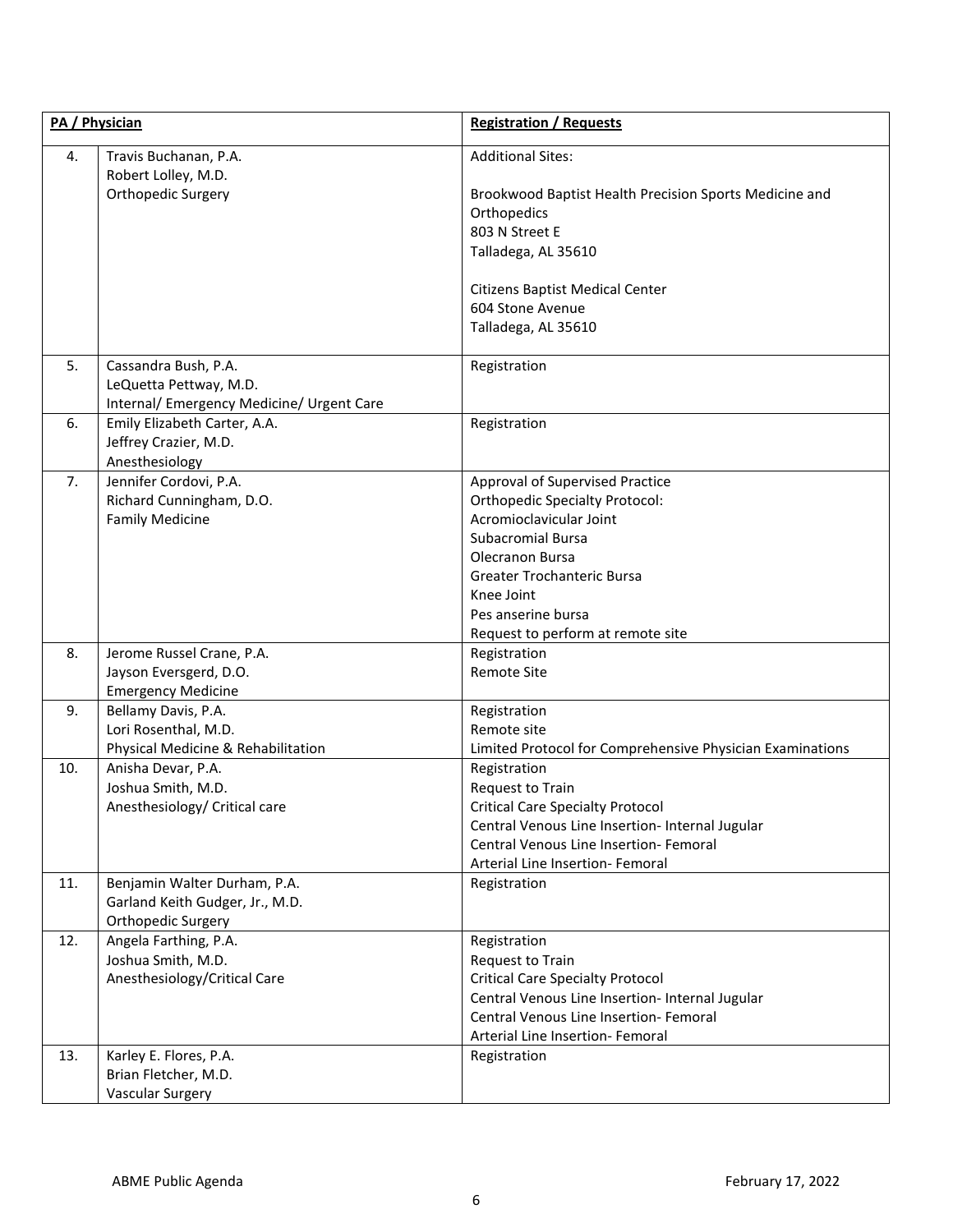|     | PA / Physician                                                                                                                    | <b>Registration / Requests</b>                                                                                                                                                                              |  |
|-----|-----------------------------------------------------------------------------------------------------------------------------------|-------------------------------------------------------------------------------------------------------------------------------------------------------------------------------------------------------------|--|
| 14. | Mary Frances Graves, P.A.<br>Richard Teplick, M.D.<br>Anesthesiology/Critical Care/ Emergency Medicine/<br><b>Family Medicine</b> | Registration<br><b>Remote Site</b>                                                                                                                                                                          |  |
| 15. | Kailani Greenwood, P.A.<br>Pamela Strickland, M.D.<br><b>General Surgery</b>                                                      | Registration                                                                                                                                                                                                |  |
| 16. | Jeffrey Guilbeau, P.A.<br>Lori Rosenthal, M.D.<br>Physical Medicine & Rehabilitation                                              | Registration<br>Remote site<br>Limited Protocol for Comprehensive Physician Examinations                                                                                                                    |  |
| 17. | Hannah Huffstatler, P.A.<br>Grantham Shell, M.D.<br>Orthopedic Surgery                                                            | Registration                                                                                                                                                                                                |  |
| 18. | Phillip Jernigan, P.A.<br>Joshua Smith, M.D.<br>Anesthesiology/ Critical Care                                                     | Approval of Supervised Practice<br><b>Critical Care Specialty Protocol</b><br>Central Venous Line Insertion- Internal Jugular<br>Central Venous Line Insertion- Femoral<br>Arterial Line Insertion- Femoral |  |
| 19. | Meredith LaRoche, P.A.<br>Vinh Nguyen, M.D.<br><b>General Surgery</b>                                                             | Registration                                                                                                                                                                                                |  |
| 20. | Lauren Layne, P.A.<br>Stanley Thornton, M.D.<br><b>Interventional Cardiology</b>                                                  | Registration                                                                                                                                                                                                |  |
| 21. | Alicia Linder, P.A.<br>Parag Mahatekar, M.D.<br>Emergency Medicine/ Urgent Care                                                   | Registration                                                                                                                                                                                                |  |
| 22. | Jordan Martinec, P.A.<br>Abayomi Oshinowo, M.D.<br>Family Medicine/ Emergency Medicine                                            | Registration                                                                                                                                                                                                |  |
| 23. | Amelia Mauldin, P.A.<br>Shraddha Shrestha, M.D.<br>Pediatrics                                                                     | Registration                                                                                                                                                                                                |  |
| 24. | Krystal McCain, P.A.<br>Rene Schexnaildre, M.D.<br><b>Emergency Medicine</b>                                                      | Registration                                                                                                                                                                                                |  |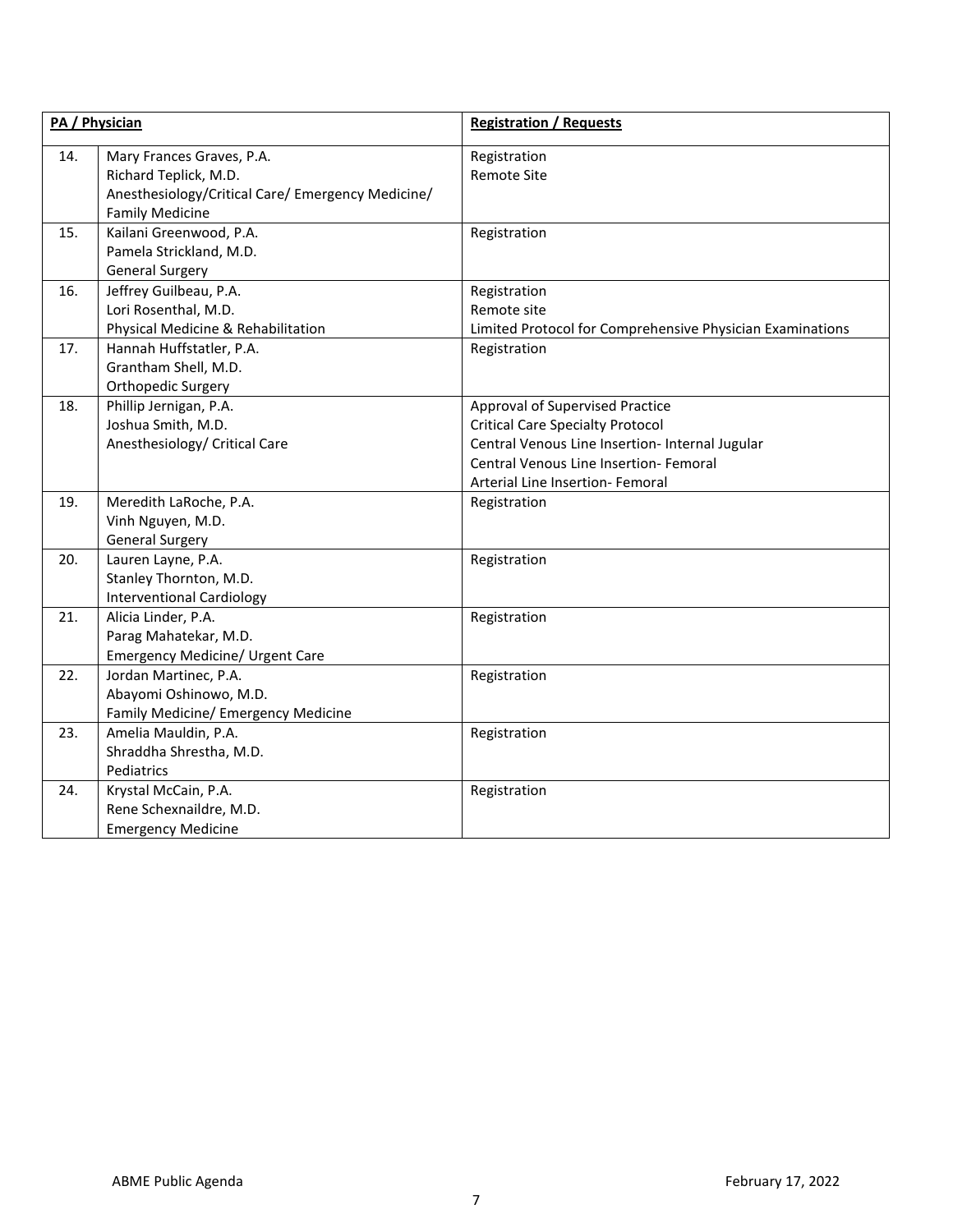|     | PA / Physician                                                                         | <b>Registration / Requests</b>                                                                                                                                                                                |  |
|-----|----------------------------------------------------------------------------------------|---------------------------------------------------------------------------------------------------------------------------------------------------------------------------------------------------------------|--|
| 25. | Suzanne Elizabeth Mullis, P.A.<br>Thomas Gregory Terral, M.D.<br>Orthopedic Surgery    | Additional Site (s)<br><b>Bayside Orthopeadic</b><br>341 N. Greeno Road<br>Fairhope, AL 36532                                                                                                                 |  |
|     |                                                                                        | <b>Bayside Orthopaedic</b><br>1622 North McKenzie<br>Foley, AL 36535                                                                                                                                          |  |
|     |                                                                                        | <b>Infirmary Eastern Shore</b><br>7101 US-90<br>Daphne, AL 36526                                                                                                                                              |  |
|     |                                                                                        | Transfer Request to Train<br><b>Orthopedic Specialty Protocol:</b><br>Acromioclavicular Joint<br>Subacromial Bursa<br>Olecranon Bursa<br>Greater Trochanteric Bursa<br>Knee Joint<br>Pes anserine bursa       |  |
| 26. | Kayela Norris, P.A.<br>Minh Huynh, M.D.<br><b>Emergency Medicine</b>                   | Registration                                                                                                                                                                                                  |  |
| 27. | Priya Patel, P.A.<br>Qi Wan, M.D.<br><b>Internal Medicine</b>                          | Registration<br>Remote site<br>Limited Protocol for Comprehensive Physician Examinations                                                                                                                      |  |
| 28. | Amanda Preteroti, P.A.<br>Hussein Daya, M.D.<br>Cardiology/Internal Medicine           | Registration                                                                                                                                                                                                  |  |
| 29. | Autumn Brooke Rhoda, P.A.<br>Kitturah Schomberg-Klaiss, D.O.<br><b>Family Medicine</b> | Registration<br>Remote sites                                                                                                                                                                                  |  |
| 30. | Krysten L. Richardson, P.A.<br>John Atkins Young, M.D.<br>Orthopedic Surgery           | Approval of Supervised Practice<br><b>Orthopedic Specialty Protocol:</b><br>Subacromial Bursa<br>Greater Trochanteric Bursa<br>Knee Joint                                                                     |  |
| 31. | Caitlin P. Rosemore, P.A.<br>Ronald Roan, M.D.<br>Anesthesiology/Critical Care         | Registration<br>Request to Train<br><b>Critical Care Specialty Protocol:</b><br>Central Venous Line Insertion- Internal Jugular<br>Central Venous Line Insertion- Femoral<br>Arterial Line Insertion- Femoral |  |
| 32. | Layla Gail Sharp, P.A.<br>John Johnson, Jr., M.D.<br>Neurological Surgery              | Formulary                                                                                                                                                                                                     |  |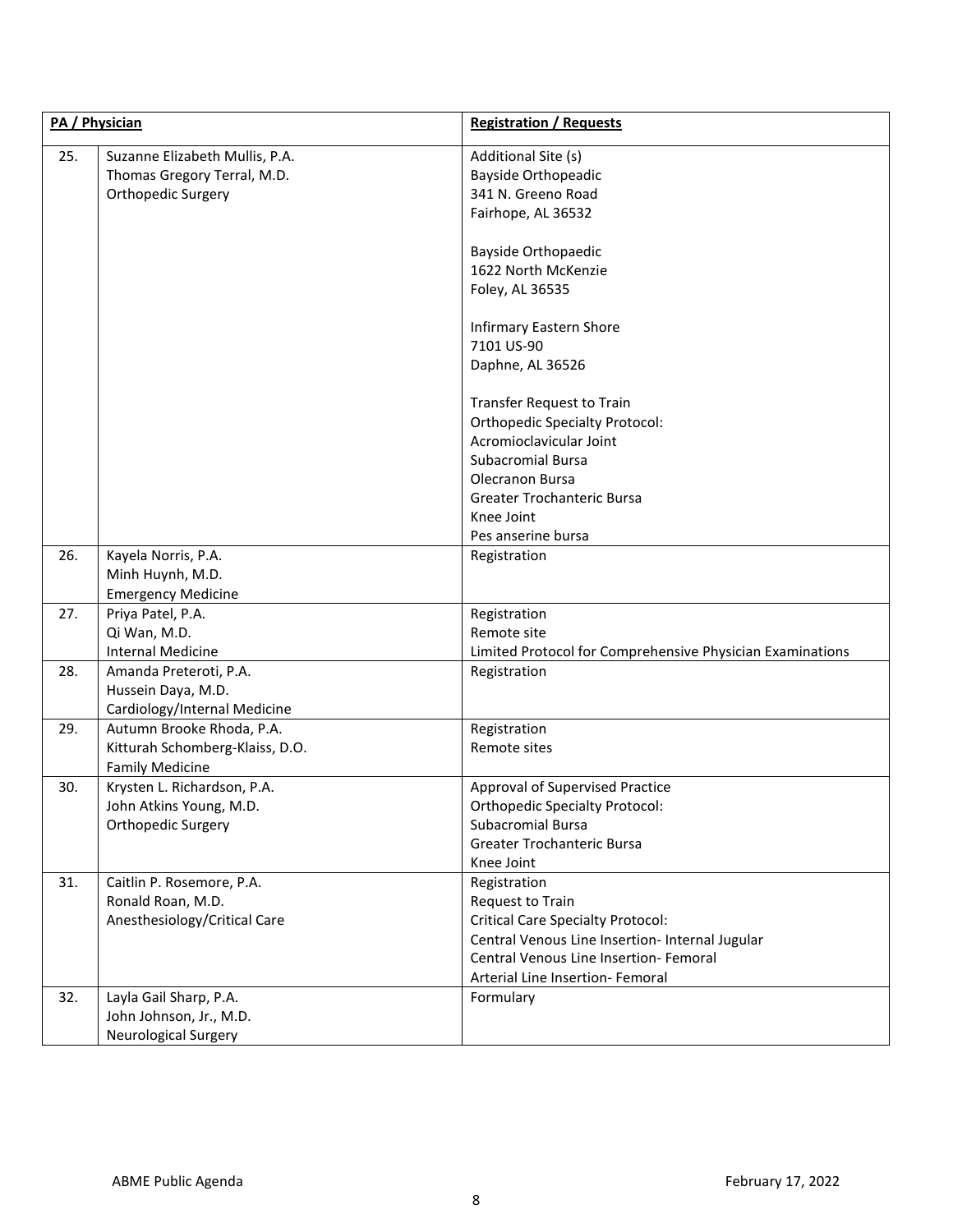| PA / Physician |                                                                                                 | <b>Registration / Requests</b>                                                                                                                                                                                                                                                                 |  |
|----------------|-------------------------------------------------------------------------------------------------|------------------------------------------------------------------------------------------------------------------------------------------------------------------------------------------------------------------------------------------------------------------------------------------------|--|
| 33.            | Lauren Elizabeth Smith, P.A.<br>Sadri Avsar, M.D.<br><b>Internal Medicine</b>                   | Registration<br>Methotrexate<br>Non-biologic disease-modifying anti-rheumatic drugs (DMARDs)<br>Biologic or Biosimilar DMARDs and Anti-tumor necrosis factor<br>drugs (anti-TNF)<br>Other Biologics or Biosimilars (excluding anti-TNF)                                                        |  |
| 34.            | Tammie Smith, P.A.<br>Lisabeth Williams, M.D.<br><b>Family Medicine</b>                         | Registration<br>Remote Site<br>Methotrexate<br>Non-biologic disease-modifying anti-rheumatic drugs (DMARDs)                                                                                                                                                                                    |  |
| 35.            | Allison Stephens, P.A.<br>Andrew Barker, M.D.<br>Anesthesiology/ Critical Care                  | Registration                                                                                                                                                                                                                                                                                   |  |
| 36.            | Olivia Stuart, P.A.<br>Shawn Clark, M.D.<br>Neurological Surgery                                | Registration                                                                                                                                                                                                                                                                                   |  |
| 37.            | Taryn Rene Thompson, P.A.<br>Omar Alkharabsheh, M.D.<br>Internal Medicine/Hematology & Oncology | Registration<br>Antineoplastic Agents<br>Methotrexate<br>Oxytocics<br>Non-biologic disease-modifying anti-rheumatic drugs (DMARDs)<br>Biologic or Biosimilar DMARDs and Anti-tumor necrosis factor<br>drugs (anti-TNF)<br>Other Biologics or Biosimilars (excluding anti-TNF)                  |  |
| 38.            | Jessica Walters, P.A.<br>Hussein Daya, M.D.<br>Cardiology/ Internal Medicine                    | Registration                                                                                                                                                                                                                                                                                   |  |
| 39.            | Andrea Womble, P.A.<br>Qi Wan, M.D.<br><b>Internal Medicine</b>                                 | Registration<br><b>Remote Site</b><br>Limited Protocol for Comprehensive Physician Examinations                                                                                                                                                                                                |  |
| 40.            | David Smith Wood, P.A.<br>Ronald McCuen Roan, M.D.<br>Anesthesiology/Critical Care              | Approval of Supervised Practice<br><b>Critical Care Specialty Protocol:</b><br>Central Venous Line Insertion- Femoral<br>Arterial Line Insertion- Femoral                                                                                                                                      |  |
| 41.            | Robert Andrew Woodall, P.A.<br>Samuel Evan Carstensen, M.D.<br><b>Orthopedic Surgery</b>        | Registration<br>Request to Train<br><b>Orthopedic Specialty Protocol:</b><br>Olecranon Bursa<br><b>Transfer Supervised Practice</b><br><b>Orthopedic Specialty Protocol:</b><br>Acromioclavicular Joint<br>Subacromial Bursa<br>Greater Trochanteric Bursa<br>Knee Joint<br>Pes anserine bursa |  |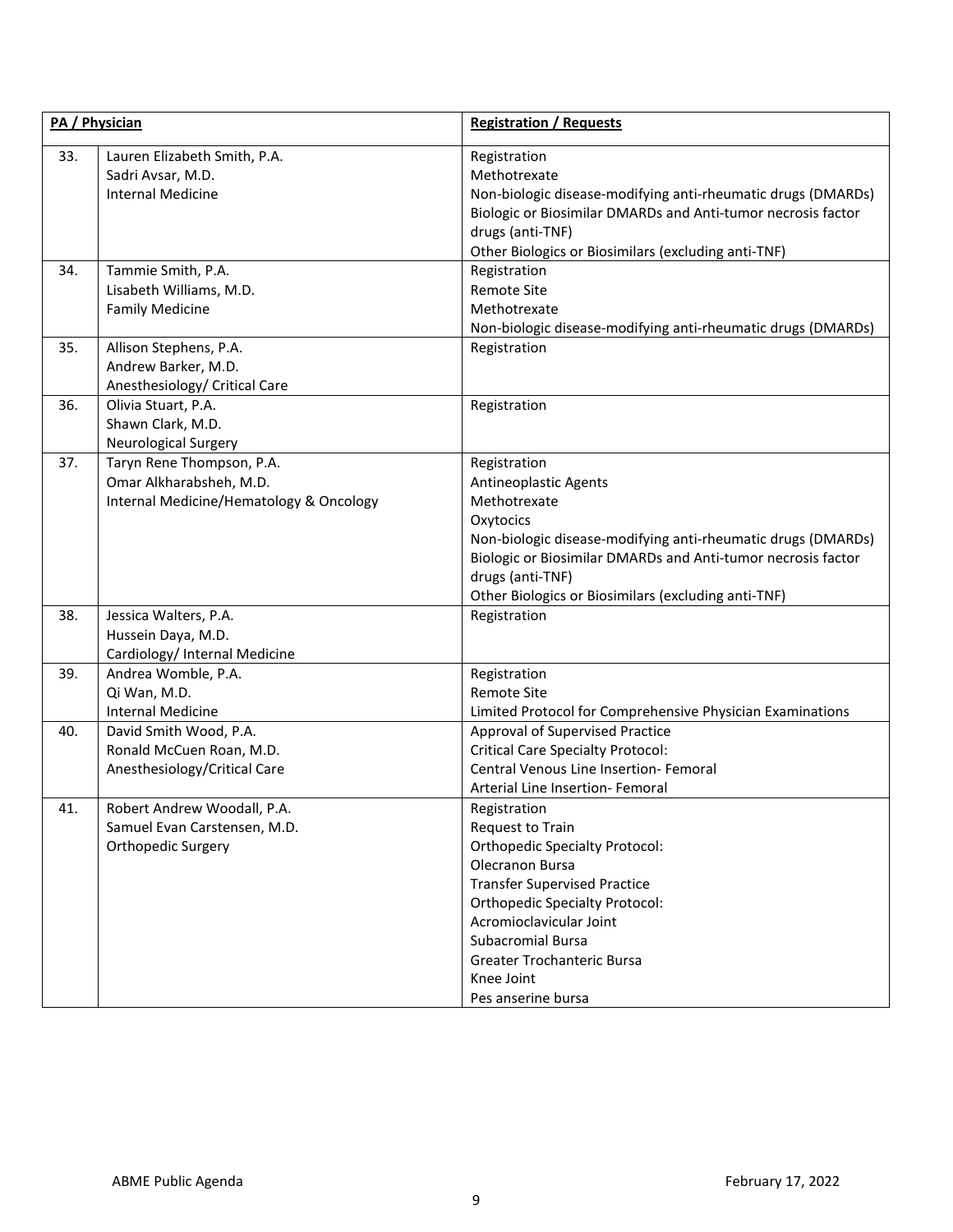### **P.A. / A.A. Registration and Requests Outside Protocol**

|    | PA / Physician                                                                  | <b>Registration / Requests</b>                                                                                                                                                                                                                                                                                                                                                                                                                                                                                                   |
|----|---------------------------------------------------------------------------------|----------------------------------------------------------------------------------------------------------------------------------------------------------------------------------------------------------------------------------------------------------------------------------------------------------------------------------------------------------------------------------------------------------------------------------------------------------------------------------------------------------------------------------|
| 1. | Carly Garvey, P.A.<br>Charles Smith, II, M.D.<br>Psychiatry                     | Registration<br>Remote Site (telemedicine)                                                                                                                                                                                                                                                                                                                                                                                                                                                                                       |
| 2. | Allison Pauly, P.A.<br>John Roberts, M.D.<br>Anesthesiology and Pain Management | Registration<br>Remote Site<br>Request to train<br>Micro needling using Pixnel-RF<br>Futura Pro for Bodytone<br>Spectrum: Er YAG (superficial skin ablation), Nd YAG (tattoo<br>removal), IPL (benign pigmented lesions, mild acne, vascular<br>lesions), 810 diode (hair removal)<br>Body sculp (fat reduction) using body contouring device<br>Ultra Light LED: Red light (benign pigmented lesions), Blue light<br>(acne), Green light (circumferential reduction flanks, hips, waist,<br>thighs<br>Inpulsa shockwave therapy |

### **ADVANCED PRACTICE PROVIDERS**

# **Collaborative Practice Applicants**

- 1. Collaborative Practice Registration Applicants  $(1 227)$
- 2. Collaborative Practice Modification Applicants  $(1 46)$
- 3. Limited Protocol Applicants  $(1 3)$

# **APN Miscellaneous Skills Requests Within Protocol**

|    | Physician                                                             | <b>Physician Specialty</b>       | Request                                                                                                                                                                                     |
|----|-----------------------------------------------------------------------|----------------------------------|---------------------------------------------------------------------------------------------------------------------------------------------------------------------------------------------|
|    | <b>CRNP</b>                                                           | <b>NP National Certification</b> |                                                                                                                                                                                             |
|    |                                                                       |                                  |                                                                                                                                                                                             |
|    | <b>Request to Train or Transfer: Critical Care Specialty Protocol</b> |                                  |                                                                                                                                                                                             |
| 1. | David Chodos, M.D.                                                    | Critical Care Medicine           | To transfer previously approved Critical Care Specialty                                                                                                                                     |
|    | Joseph Chamness, CRNP                                                 | <b>FNP</b>                       | Protocol: central venous line insertion, internal jugular,<br>and femoral, arterial line insertion, femoral, and<br>previously approved supervised practice for the above-<br>named skills. |
| 2. | Michael Crain, M.D.                                                   | Pulmonology                      | To transfer current approval to train Critical Care                                                                                                                                         |
|    | Brittany BerKopec, CRNP                                               | AGAC-NP                          | Specialty Protocol: central venous line insertion, internal                                                                                                                                 |
|    |                                                                       |                                  | jugular, and femoral, arterial line insertion, femoral.                                                                                                                                     |
| 3. | Amanda Hopkins, M.D.                                                  | <b>Critical Care Medicine</b>    | To train Critical Care Specialty Protocol: central venous                                                                                                                                   |
|    | Andrew Morrison, CRNP                                                 | AGAC-NP                          | line insertion, internal jugular, and femoral, arterial line                                                                                                                                |
|    |                                                                       |                                  | insertion, femoral.                                                                                                                                                                         |
| 4. | Amanda Hopkins, M.D.                                                  | <b>Critical Care Medicine</b>    | To train Critical Care Specialty Protocol: central venous                                                                                                                                   |
|    | Ryan Terry, CRNP                                                      | AGAC-NP                          | line insertion, internal jugular, and femoral, arterial line                                                                                                                                |
|    |                                                                       |                                  | insertion, femoral.                                                                                                                                                                         |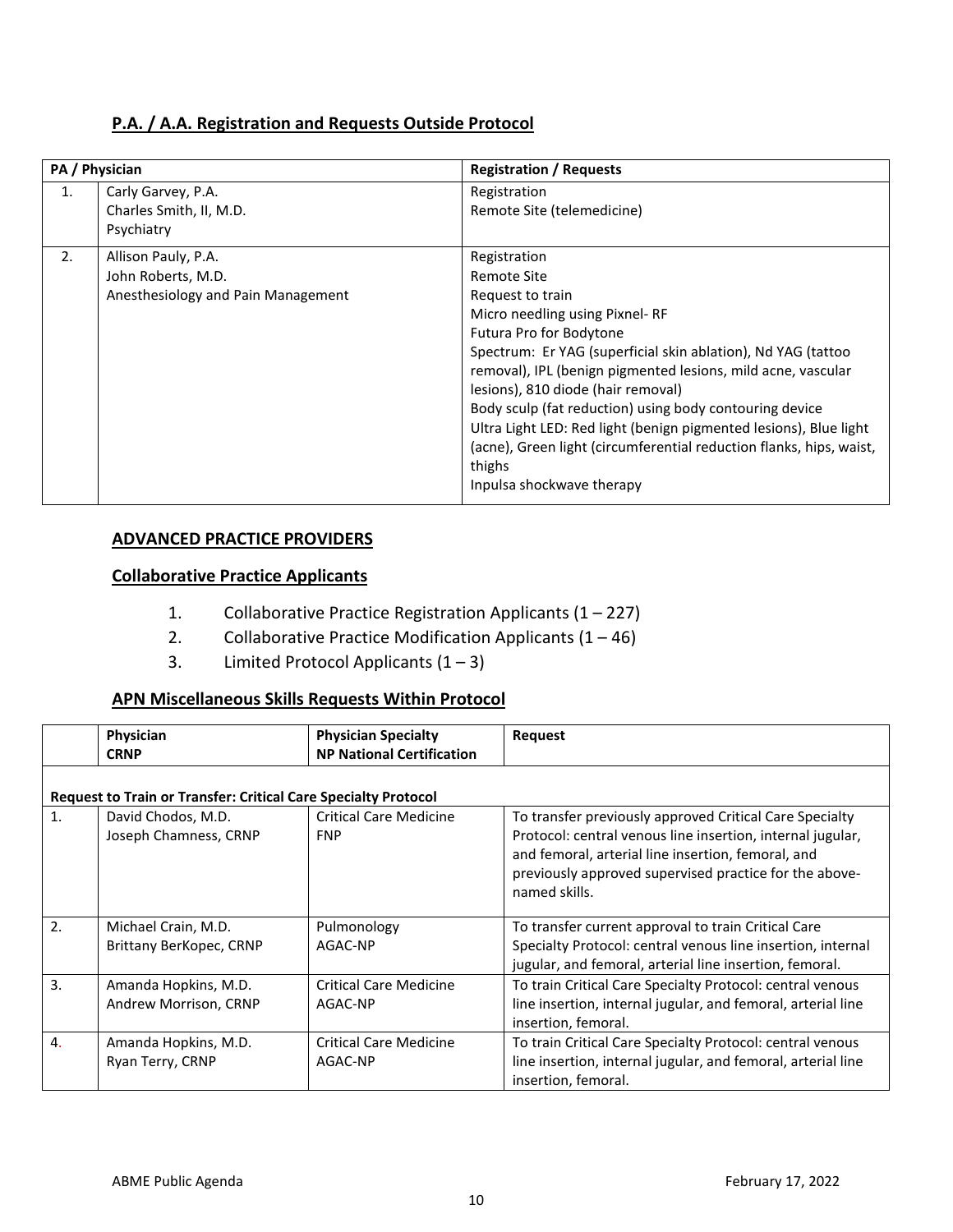|    | Physician<br><b>CRNP</b>                   | <b>Physician Specialty</b><br><b>NP National Certification</b> | <b>Request</b>                                                                                                                                   |
|----|--------------------------------------------|----------------------------------------------------------------|--------------------------------------------------------------------------------------------------------------------------------------------------|
| 5. | Jose Porres, M.D.<br>Chasity Fisher, CRNP  | <b>Critical Care Medicine</b><br><b>FNP</b>                    | To train Critical Care Specialty Protocol: central venous<br>line insertion, internal jugular, and femoral, arterial line<br>insertion, femoral. |
| 6. | Jason Smith, M.D.<br>Jennifer McNatt, CRNP | <b>Pulmonary Disease</b><br><b>FNP</b>                         | To train Critical Care Specialty Protocol: central venous<br>line insertion, internal jugular, and femoral, arterial line<br>insertion, femoral. |
| 7. | Joshua Smith, M.D.<br>Zachary White, CRNP  | <b>Critical Care Medicine</b><br>Adult-NP                      | To train Critical Care Specialty Protocol: central venous<br>line insertion, internal jugular, and femoral, arterial line<br>insertion, femoral. |
| 8. | Ravi Virdi, M.D.<br>Adonis Goodwin, CRNP   | <b>Critical Care Medicine</b><br>AGAC-NP                       | To train Critical Care Specialty Protocol: central venous<br>line insertion, internal jugular, and femoral, arterial line<br>insertion, femoral. |

## **Request to Train or Transfer: Orthopedic Specialty Protocol**

| 9.  | Victor Chin, M.D.      | Anesthesiology     | To train for Orthopedic Specialty Protocol:               |
|-----|------------------------|--------------------|-----------------------------------------------------------|
|     | Lindzy Carter, CRNP    | <b>FNP</b>         | acromioclavicular joint; subacromial bursa; olecranon     |
|     |                        |                    | bursa; greater trochanteric bursa; arthrocentesis/knee    |
|     |                        |                    | joint; and pes anserine                                   |
| 10. | Joseph Curtis, M.D.    | Orthopedic Surgery | To transfer previously approved Orthopedic Specialty      |
|     | Amy Cassady, CRNP      | <b>FNP</b>         | Protocol: acromioclavicular joint; subacromial bursa;     |
|     |                        |                    | olecranon bursa; greater trochanteric bursa;              |
|     |                        |                    | arthrocentesis/knee joint; and pes anserine and           |
|     |                        |                    | previously approved supervised practice.                  |
| 11. | Frederick Graham, M.D. | Pain Medicine      | To train Orthopedic Specialty Protocol: acromioclavicular |
|     | Amy Collins, CRNP      | <b>FNP</b>         | joint; subacromial bursa; greater trochanteric bursa; and |
|     |                        |                    | arthrocentesis/knee joint.                                |
| 12. | Justin Hallock, M.D.   | Orthopedic Surgery | To train for Orthopedic Specialty Protocol:               |
|     | Kaylee Suggs, CRNP     | <b>FNP</b>         | acromioclavicular joint; subacromial bursa; olecranon     |
|     |                        |                    | bursa; greater trochanteric bursa; arthrocentesis/knee    |
|     |                        |                    | joint; and pes anserine                                   |

### **Request Approval: Supervised Practice**

| 13. | John Boyer, M.D.<br>Thomas Zieman, CRNP      | <b>Thoracic Surgery</b><br><b>FNP</b>        | To approve supervised practice for Critical Care Specialty<br>Protocol: removals of pacing wires and mediastinal chest<br>tubes.                    |
|-----|----------------------------------------------|----------------------------------------------|-----------------------------------------------------------------------------------------------------------------------------------------------------|
| 14. | Michael Dupre, M.D.<br>Kelsie Roulaine, CRNP | <b>Family Medicine</b><br><b>FNP</b>         | To approve supervised practice for Orthopedic Specialty<br>Protocol including, acromioclavicular joint and<br>arthrocentesis of the knee/knee joint |
| 15. | Timothy Howard, M.D.                         | <b>Family Medicine</b>                       | To approve supervised practice for wound care and                                                                                                   |
|     | Mario Gardner, CRNP                          | <b>FNP</b>                                   | debridement and sharps debridement                                                                                                                  |
| 16. | Omer Jamy, M.D.<br>Megan Bullion, CRNP       | Hematology/Medical<br>Oncology<br><b>FNP</b> | To approve supervised practice for Critical Care Specialty<br>Protocol: removals of central venous lines, tunneled.                                 |
| 17. | James Krell, M.D.                            | Dermatology                                  | To approve supervised practice for Hyperhidrosis                                                                                                    |
|     | Sara Hopper, CRNP                            | AGPC-NP                                      | Injections/Botulinum Toxins Injections of the axillae                                                                                               |
| 18. | Andrew Lenneman, M.D.                        | Cardiology                                   | To approve supervised practice for Critical Care Specialty                                                                                          |
|     | Ashley Shepherd, CRNP                        | AGAC-NP                                      | Protocol: removal of mediastinal chest tubes                                                                                                        |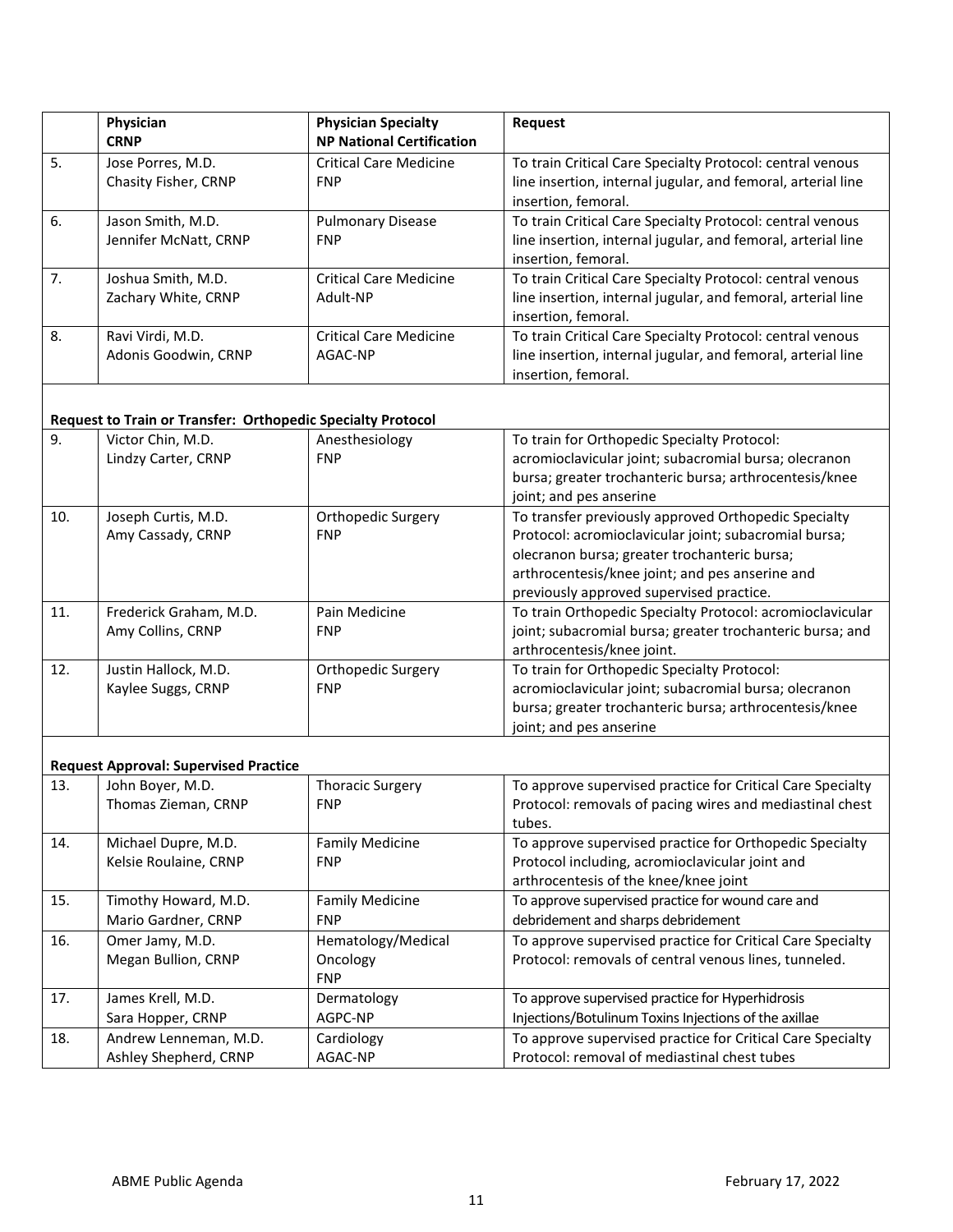|     | Physician                                                        | <b>Physician Specialty</b>       | <b>Request</b>                                             |
|-----|------------------------------------------------------------------|----------------------------------|------------------------------------------------------------|
|     | <b>CRNP</b>                                                      | <b>NP National Certification</b> |                                                            |
| 19. | David McLain, M.D.                                               | Rheumatology                     | To approve supervised practice for Orthopedic Specialty    |
|     | Rachael Gregg, CRNP                                              | <b>FNP</b>                       | Protocol including, greater trochanteric bursa,            |
|     |                                                                  |                                  | subacromial bursa, and arthrocentesis of the knee/knee     |
|     |                                                                  |                                  | joint                                                      |
| 20. | Merry Mann, M.D.                                                 | Reproductive Endocrinology       | To approve supervised practice for Sonar Insufflation      |
|     | Joan Reed, CRNP                                                  | and Infertility                  | Study                                                      |
|     |                                                                  | AGAC-NP                          |                                                            |
| 21. | Victor Wai-Da Sung, M.D.                                         | Neurology                        | To approve supervised practice for Deep Brain              |
|     | Bradleigh Pfitzer, CRNP                                          | <b>FNP</b>                       | Stimulation.                                               |
| 22. | Panayotis Vardas, M.D.                                           | <b>Thoracic Surgery</b>          | To approve supervised practice for Critical Care Specialty |
|     | Leah Richardson, CRNP                                            | AGAC-NP                          | Protocol: removal of pacing wires and mediastinal chest    |
|     |                                                                  |                                  | tubes                                                      |
| 23. | Robert Wilson, M.D.                                              | Cardiology/Thoracic Surgery      | To approve supervised practice for Critical Care Specialty |
|     | Alyssa Bray, CRNP                                                | <b>FNP</b>                       | Protocol: removal of mediastinal chest tubes               |
|     |                                                                  |                                  |                                                            |
|     | Request to Train or Transfer Trigger Point Injections below T-12 |                                  |                                                            |
| 24. | Frederick Graham, M.D.                                           | Pain Medicine                    | To train to perform trigger point injections below T-12    |
|     | Amy Collins, CRNP                                                | <b>FNP</b>                       |                                                            |
|     |                                                                  |                                  |                                                            |
|     | <b>Miscellaneous Request</b>                                     |                                  |                                                            |
| 25. | Ashley McCloud, M.D.                                             | <b>Obstetrics and Gynecology</b> | To train for colposcopy with biopsy                        |
|     | Bethel Renfrow, CRNP                                             | <b>WHNP</b>                      |                                                            |

#### **APN and PA QACSC Applicants Within Protocol**

| Physician |  |  |
|-----------|--|--|
|           |  |  |

- 1. James Cullinan, D.O. Valisia Davis, CRNP
- 2. Daniel Daly, M.D. **Kristin Dunn**, CRNP
- 3. Virmarie Diaz-Fernandez, M.D. Patricia Reed, CRNP
- 4. Louis Divalentin, M.D. Carson Pearce, CRNP
- 5. Robert Engles, Jr., M.D. **Destiny Dean, CRNP**
- 6. Celia Fernandez, M.D. Nichole Brooks, CRNP
- 7. Allyson Gilstrap, M.D. Sand Controller and Muslim Relly Petrovics, CRNP
- 8. Dale Greene, M.D. Cynthia Poore, CRNP
- 9. Adam Harrison, D.O. **Lindsay Harrison, CRNP**
- 10. Kevin Kelly, M.D. **Bonnie Bendall**, CRNP
- 11. John Lucke, M.D. Lisa Armstrong, CRNP
- 12. James Masdon, M.D. Corey Cahill, CRNP
- 
- 14. Pamela McGarrah, M.D. **Anna Stout, CRNP**
- 15. Melanie Miller, M.D. Santana and Sewelia Gahan, CRNP
- 16. Joneice Morgan, M.D. Sand Controller and March Yaleshia Taylor, CRNP
- 17. Stanley "Keith" Morrow, D.O. Sandbook and Bonnie Bendall, CRNP
- 18. J. Walden Retan, M.D. Susanne Fogger, CRNP
- 19. Shawn Trask, M.D. Shaneika Shelton, CRNP
- 20. Gayatri Venkatraman, M.D. Sand Context of Breana Mackey, CRNP
- 21. Milton George, D.O. **Joshua Rogers, P.A.**
- 22. Roland Hester, M.D. Sand Communication of Michael Mount, P.A.
- 23. Rishi Rajan, M.D. Nathan Stanton, P.A.

**Physician: CRNP/ CNM/ PA:**

13. Keith McCoy, M.D. **Amber Pennington, CRNP**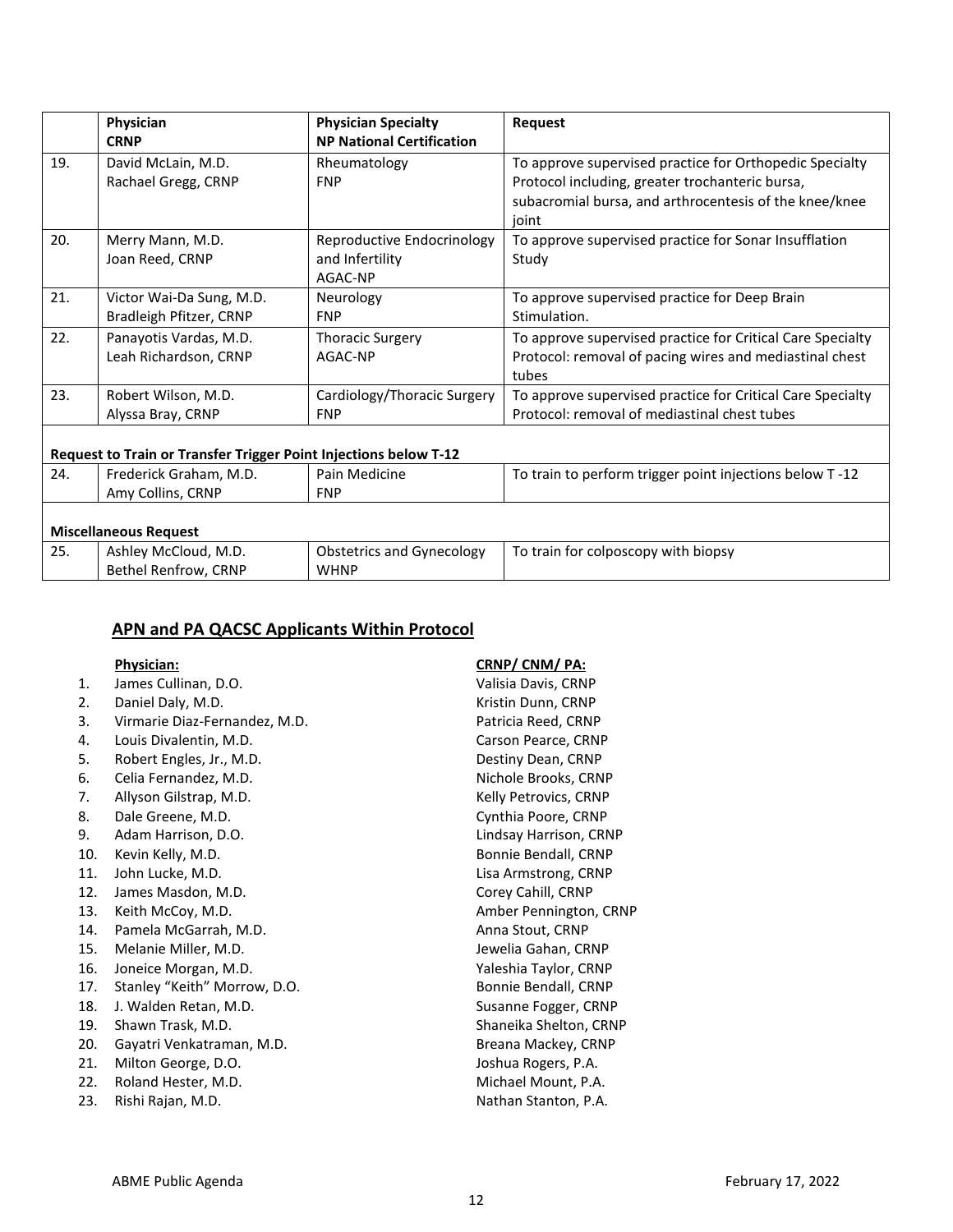# **APN and PA Limited Purpose Schedule II Permit Requests Within Protocol**

|     | Physician / APN / Specialty                         | <b>Formulary Request</b>        |
|-----|-----------------------------------------------------|---------------------------------|
|     |                                                     |                                 |
| 1.  | Paola Bass, M.D.                                    | <b>ADHD Medications</b>         |
|     | Tina Cochran, CRNP                                  | <b>Hydrocodone Combinations</b> |
|     | Physician Specialty: Internal Medicine              | Hydrocodone Cough Preps         |
|     | NP Specialty: Family NP                             | Oxycodone IR                    |
| 2.  | Clinton Carter, M.D.                                | <b>ADHD Medications</b>         |
|     | Ryan Steff, CRNP                                    | <b>Hydrocodone Combinations</b> |
|     | Physician Specialty: Family Medicine                | Hydrocodone Cough Preps         |
|     | NP Specialty: Family NP                             | Oxycodone IR                    |
| 3.  | James Cullinan, D.O.                                | <b>ADHD Medications</b>         |
|     | Valisia Davis, CRNP                                 |                                 |
|     | Physician Specialty: Child & Adolescent Psychiatry  |                                 |
|     | NP Specialty: Pediatric NP                          |                                 |
| 4.  | David Gayle, M.D.                                   | <b>ADHD Medications</b>         |
|     | Magan Parker, CRNP                                  | <b>Hydrocodone Combinations</b> |
|     | Physician Specialty: Cardiology                     | Hydrocodone Cough Preps         |
|     | NP Specialty: Family NP                             | Oxycodone IR                    |
| 5.  | Frances Graham, M.D.                                | <b>ADHD Medications</b>         |
|     | Katherine Byrd, CRNP                                | <b>Hydrocodone Combinations</b> |
|     | Physician Specialty: Pediatrics                     |                                 |
|     | NP Specialty: Pediatric NP                          |                                 |
| 6.  | Eric Hedberg, M.D.                                  | <b>ADHD Medications</b>         |
|     | Jacob Scott, CRNP                                   |                                 |
|     | Physician Specialty: Psychiatry                     |                                 |
|     | NP Specialty: Psychiatric Mental Health NP          |                                 |
| 7.  | Jamie Jones, D.O.                                   | <b>ADHD Medications</b>         |
|     | Lucianne Wiggins, CRNP                              | <b>Hydrocodone Combinations</b> |
|     | Physician Specialty: Internal Medicine              | Hydrocodone Cough Preps         |
|     | NP Specialty: Family NP                             | Oxycodone IR                    |
| 8.  | John Kasper, M.D.                                   | <b>Hydrocodone Combinations</b> |
|     | Jennifer Yates, CRNP                                | Morphine Sulfate IR             |
|     | Physician Specialty: Surgery                        | Oxycodone IR                    |
|     | NP Specialty: Family NP                             |                                 |
| 9.  | Kenneth Lai, M.D.                                   | <b>ADHD Medications</b>         |
|     | Tiffany Britt, CRNP                                 |                                 |
|     | Physician Specialty: Psychiatry                     |                                 |
|     | NP Specialty: Family NP                             |                                 |
| 10. | Layla Lundquist-Smith, M.D.                         | <b>ADHD Medications</b>         |
|     | Lydia Bonner, CRNP                                  | <b>Hydrocodone Combinations</b> |
|     | Physician Specialty: Family Medicine                | Hydrocodone Cough Preps         |
|     | NP Specialty: Family NP                             | Morphine Sulfate IR             |
|     |                                                     | Oxycodone IR                    |
|     |                                                     | Tapentadol                      |
| 11. | Simon McClure, M.D.                                 | <b>ADHD Medications</b>         |
|     | Ashley Graves, CRNP                                 |                                 |
|     | Physician Specialty: Psychiatry                     |                                 |
|     | NP Specialty: Family NP & Psychiatric Mental Health |                                 |
|     | <b>NP</b>                                           |                                 |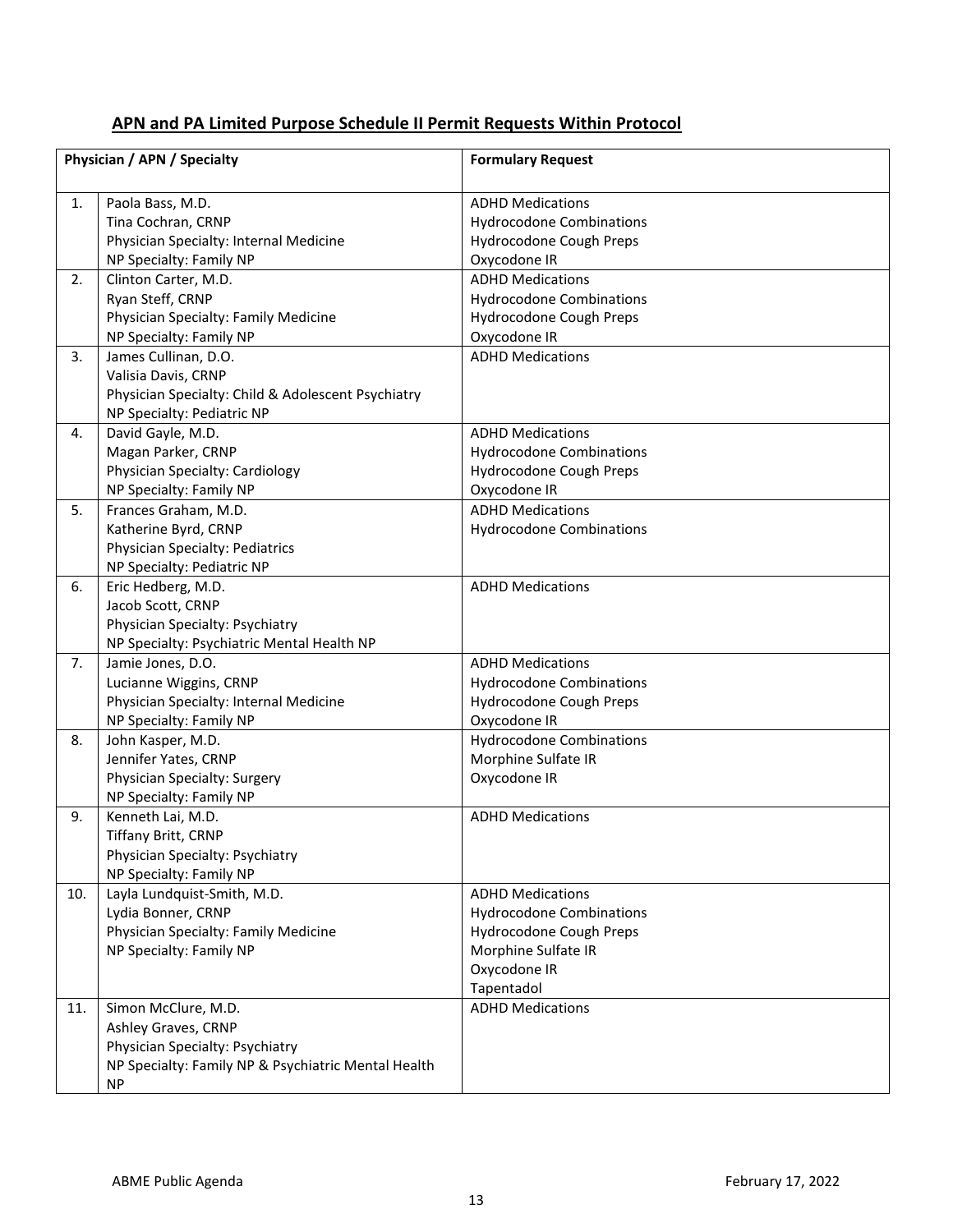| Physician / APN / Specialty |                                                                 | <b>Formulary Request</b>        |
|-----------------------------|-----------------------------------------------------------------|---------------------------------|
| 12.                         | Punuru Reddy, M.D.                                              | <b>ADHD Medications</b>         |
|                             | Debra Phillips, CRNP                                            | <b>Hydrocodone Combinations</b> |
|                             | Physician Specialty: Internal Medicine                          | Hydrocodone Cough Preps         |
|                             | NP Specialty: Adult-Gerontological Acute Care NP                | Oxycodone IR                    |
| 13.                         | Lefferage Robbins, M.D.                                         | <b>ADHD Medications</b>         |
|                             | James Gramling, CRNP                                            | <b>Hydrocodone Combinations</b> |
|                             | Physician Specialty: Family NP                                  |                                 |
|                             | NP Specialty: Family NP & Adult-Gerontological Acute<br>Care NP |                                 |
| 14.                         | Sanjay Singh, M.D.                                              | <b>ADHD Medications</b>         |
|                             | Christy Miller, CRNP                                            |                                 |
|                             | Physician Specialty: Psychiatry                                 |                                 |
|                             | NP Specialty: Psychiatric Mental Health NP & Family             |                                 |
|                             | <b>NP</b>                                                       |                                 |
| 15.                         | John Todd, M.D.                                                 | <b>Hydrocodone Combinations</b> |
|                             | Kaleigh Hornberger, CRNP                                        | Morphine Sulfate IR             |
|                             | Physician Specialty: Orthopaedic Surgery                        | Oxycodone IR                    |
|                             | Adult-Gerontological Acute Care NP                              | Tapentadol                      |
| 16.                         | Raymond Ufford, M.D.                                            | <b>ADHD Medications</b>         |
|                             | Melissa Mayfield, CRNP                                          | <b>Hydrocodone Combinations</b> |
|                             | Physician Specialty: Family Medicine                            | Hydrocodone Cough Preps         |
|                             | NP Specialty: Family NP                                         | Morphine Sulfate IR             |
|                             |                                                                 | Oxycodone IR                    |
|                             |                                                                 |                                 |
| 17.                         | Kendall Vague, M.D.                                             | <b>Hydrocodone Combinations</b> |
|                             | Adam Kinsaul, CRNP                                              | Morphine Sulfate IR             |
|                             | Physician Specialty: Orthopedic Surgery                         | Oxycodone IR                    |
|                             | NP Specialty: Acute Care NP                                     | Tapentadol                      |
| 18.                         | Jeffrey Whitehurst, M.D.                                        | <b>Hydrocodone Combinations</b> |
|                             | Virginia McDaniel, CRNP                                         | Morphine Sulfate IR             |
|                             | Physician Specialty: Surgery                                    | Oxycodone IR                    |
|                             | NP Specialty: Family NP                                         | Tapentadol                      |
| 19.                         | James Bowman III, M.D.                                          | <b>Hydrocodone Combinations</b> |
|                             | David Stoots, P.A.                                              | Oxycodone IR                    |
|                             | Physician Specialty: Orthopedic Surgery                         | Tapentadol                      |
| 20.                         | Jeremy Lindley, D.O.                                            | <b>Hydrocodone Combinations</b> |
|                             | Lauren Tucker, P.A.                                             | Hydrocodone Cough Preps         |
|                             | Physician Specialty: Emergency Medicine                         | Morphine Sulfate IR             |
|                             |                                                                 | Oxycodone IR                    |
|                             |                                                                 | Hydromorphone                   |
| 21.                         | Rachel Oser, M.D.                                               | <b>Hydrocodone Combinations</b> |
|                             | Angela Tortomase, P.A.                                          | Oxycodone IR                    |
|                             | Physician Specialty: Interventional Radiology                   |                                 |
|                             |                                                                 |                                 |
| 22.                         | James Worthen, M.D.                                             | <b>Hydrocodone Combinations</b> |
|                             | Lauren Gibson, P.A.                                             | Oxycodone IR                    |
|                             | Physician Specialty:                                            | Tapentadol                      |
|                             | Orthopedic Surgery                                              | Hydromorphone                   |
|                             |                                                                 | <b>Tapentadol ER</b>            |